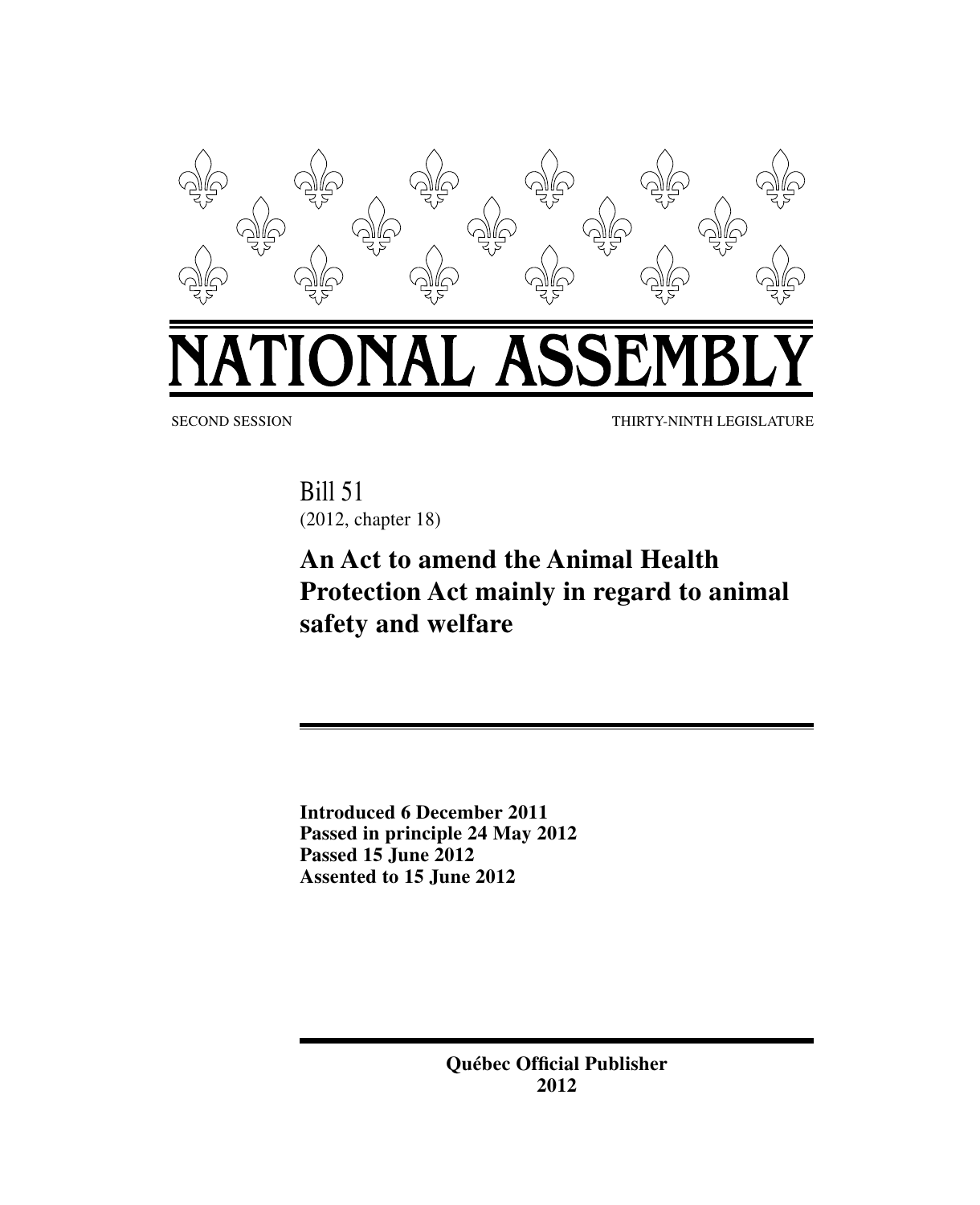### **EXPLANATORY NOTES**

*This Act contains various amendments to the Animal Health Protection Act.* 

*A number of amendments are made to ensure the safety and welfare of animals. New requirements are imposed on animal owners and custodians regarding the premises in which animals are kept. If the Minister is of the opinion that the safety or welfare of an animal is in immediate danger, the Minister may order an animal owner or custodian for a period not exceeding 60 days to cease the owner's or the custodian's custody or some related activities or to exercise the custody or activities according to the conditions the Minister determines.* 

*Provisions applying specifically to the safety and welfare of cats and dogs are introduced, including provisions requiring the owners or custodians of 15 or more animals, whether cats or dogs, to hold a permit. The Government's regulatory powers are expanded to allow it to establish rules applicable to the premises where those animals are kept, the persons who keep them, the activities exercised by those persons, the preventive measures they must put in place and the methods they may use to euthanize animals.*

*Fines are increased for contravening legislative or regulatory provisions regarding the safety and welfare of animals and for contravening provisions that apply more specifically to cats and dogs.*

*The Government is empowered to enter into an agreement with a first nation or a Native community or group on the special application of certain provisions to better reconcile the safety and welfare requirements of dogs with the activities of Native people.*

*The Government is authorized to provide, by regulation, that the custodian of an animal must register with the Minister.*

*The requirement that persons hold a permit in order to artificially inseminate an animal, keep animal sperm in their possession or deliver animal sperm to a third party is withdrawn.*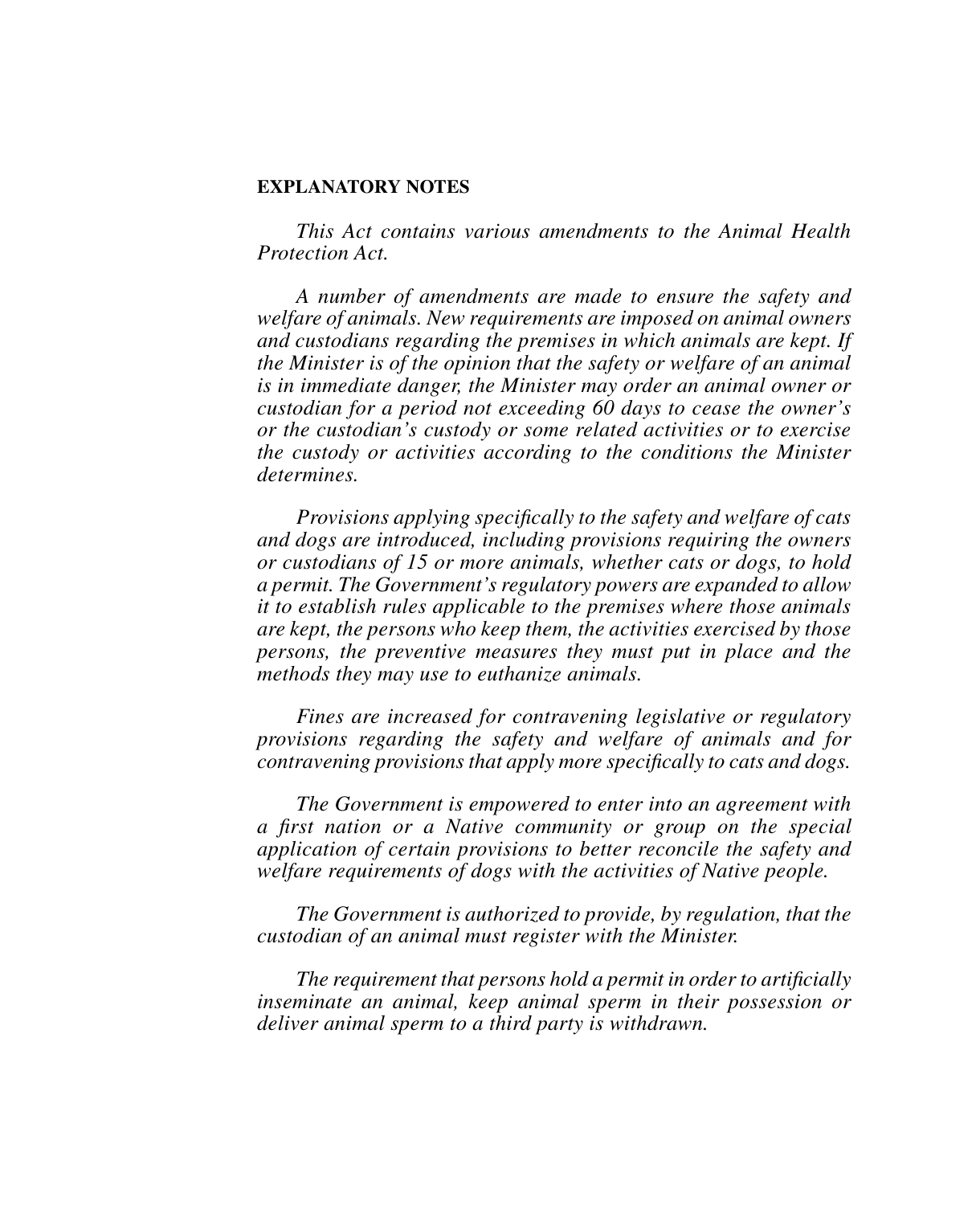### **LEGISLATION AMENDED BY THIS ACT:**

– Animal Health Protection Act (R.S.Q., chapter P-42).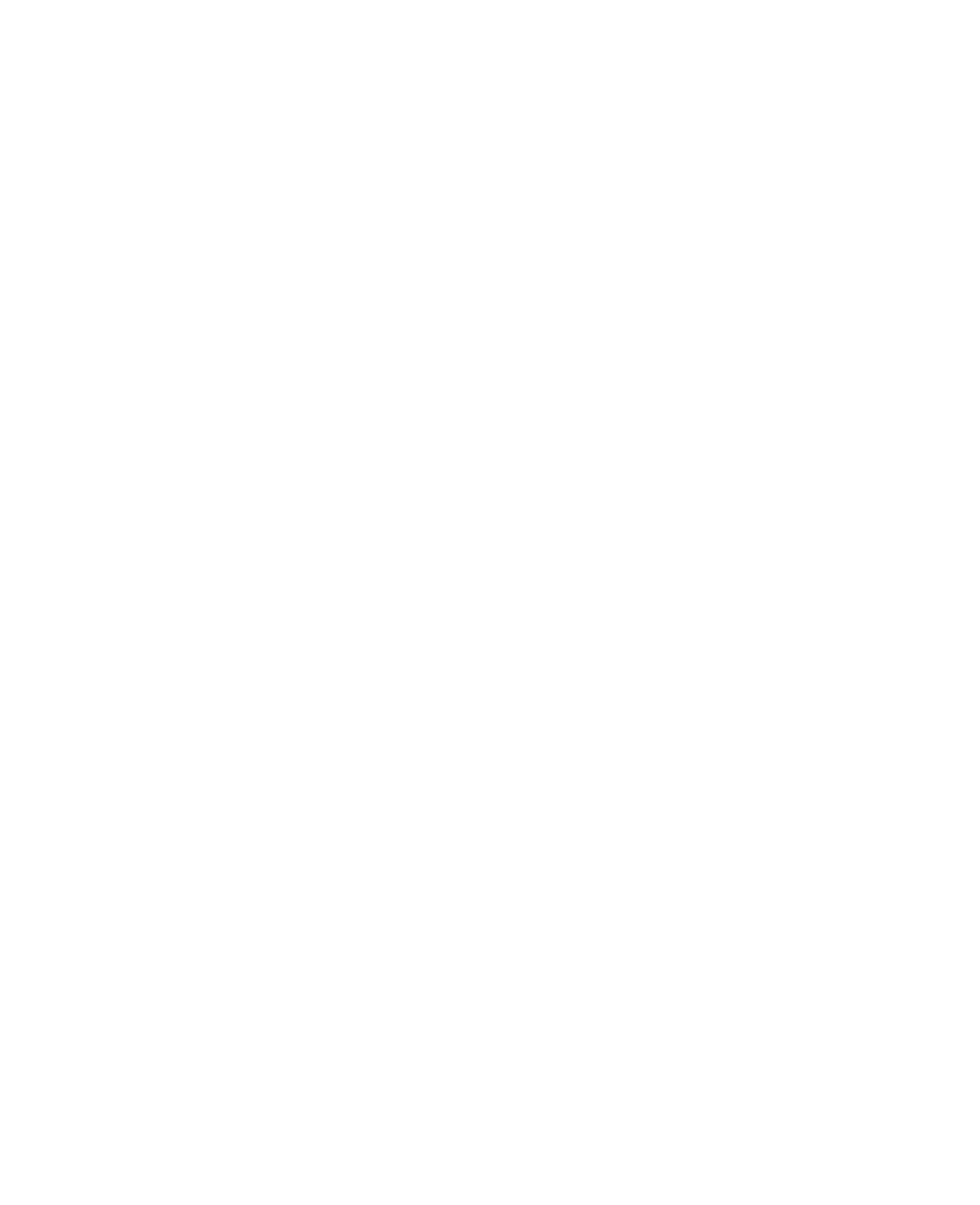## **Bill 51**

### **AN ACT TO AMEND THE ANIMAL HEALTH PROTECTION ACT MAINLY IN REGARD TO ANIMAL SAFETY AND WELFARE**

THE PARLIAMENT OF QUÉBEC ENACTS AS FOLLOWS:

1. Section 3.0.1 of the Animal Health Protection Act (R.S.O., chapter P-42), amended by section 4 of chapter 40 of the statutes of 2000, is again amended by inserting "or custodian" after "owner" wherever it occurs in the first paragraph.

2. Section 24 of the Act, amended by section 16 of chapter 40 of the statutes of 2000, is replaced by the following section:

**24.** Only the holder of a permit issued for that purpose by the Minister may take semen from an animal."

**3.** Section 25 of the Act is repealed.

4. Section 28 of the Act, amended by section 18 of chapter 40 of the statutes of 2000, is again amended

(1) by replacing paragraphs 1 and 2 by the following paragraphs:

"(1) determine the conditions under which a person may collect semen from an animal and restrict that activity to the classes of persons it determines;

 $\mathcal{L}(2)$  determine the rights, conditions and restrictions relating to permits;";

(2) by replacing "to activities for which a permit is required" in paragraph 4 by "to take semen from an animal";

(3) by replacing "for the purposes" in paragraph 5 by "for the purpose";

(4) by replacing "methods to be followed by permit holders" in paragraph 7 by "the standards or methods to be followed";

(5) by replacing paragraph 10 by the following paragraph:

"(10) exempt from some or all of the provisions of this division or of the regulations, according to the conditions it determines, certain classes of persons or categories of animals or some of the following activities: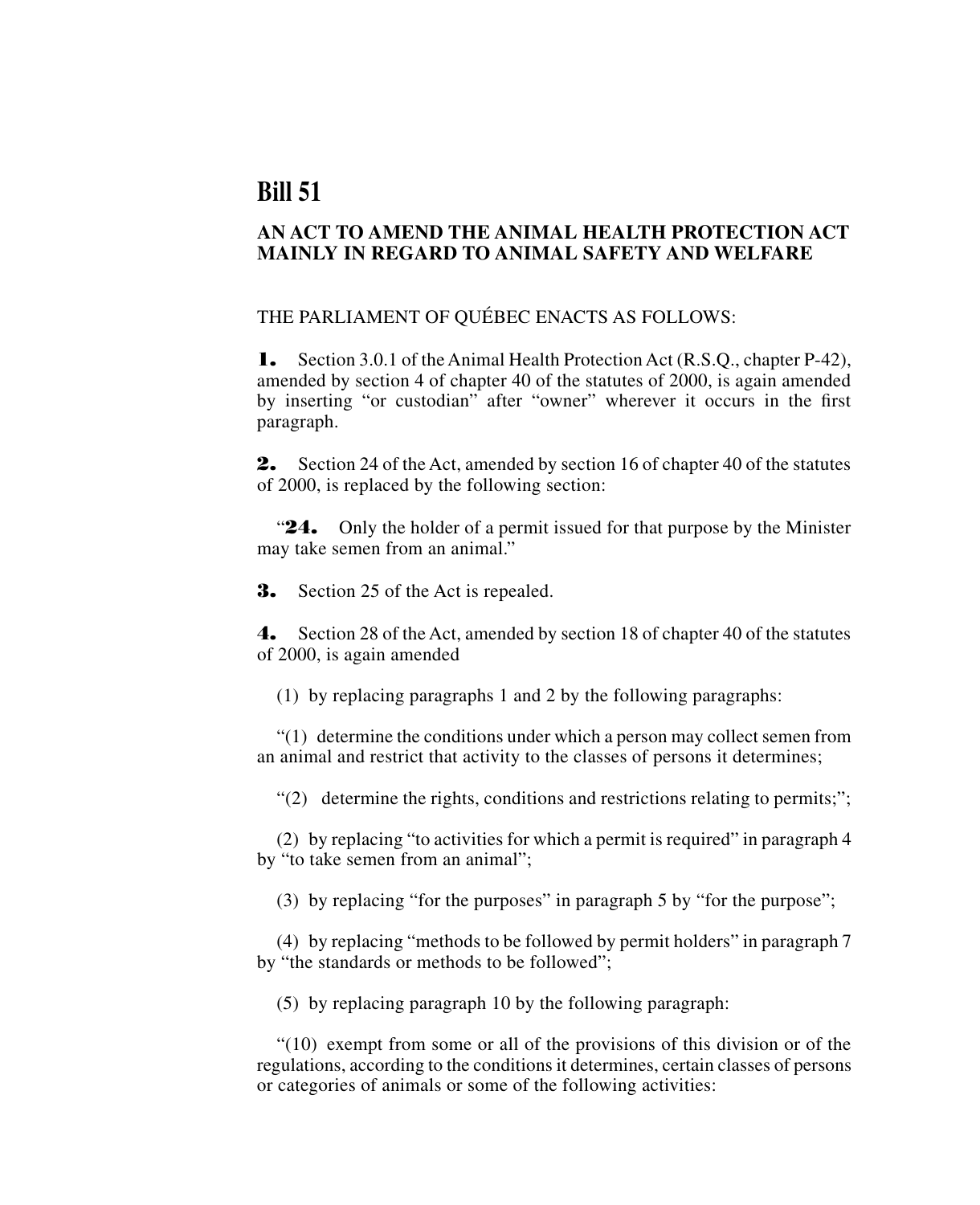- (*a*) the collecting of semen from an animal;
- (*b*) the storing of animal semen;
- (*c*) the distribution and transportation of animal semen;
- (*d*) the artificial insemination of an animal;";

(6) by replacing "a permit holder and the place where he must keep them, the reports he must make" in paragraph 13 by "a person who carries on an activity listed in paragraph 10, where they must be kept, the reports the person must make".

5. Section 55.9.2 of the Act is amended

(1) by replacing "The safety and welfare of an animal is jeopardized" by "The safety or welfare of an animal is jeopardized";

(2) by replacing "the biological requirements of its species" in paragraph 1 by "its biological requirements";

(3) by replacing "suitable, salubrious living conditions" in paragraph 2 by "premises that are suitable, salubrious, clean and adapted to the animal's biological requirements and where the installations are not likely to affect the animal's safety or welfare";

(4) by replacing paragraph 3 by the following paragraph:

"(3) the animal does not receive the health care required by its condition while it is wounded, sick or suffering;";

(5) by striking out paragraph 5.

**6.** Section 55.9.3 of the Act is repealed.

**7.** The Act is amended by inserting the following sections after section 55.9.4:

**"55.9.4.1.** No person may operate premises where cats or dogs are taken in with a view to transferring them to a new place of custody, euthanizing them or having them euthanized by a third party, without holding a permit issued for that purpose by the Minister.

Among the premises referred to in the first paragraph are pounds, animal houses and premises kept by persons or organizations dedicated to the protection of animals.

"55.9.4.2. No person may be the owner or custodian of 15 or more animals, whether cats or dogs, without holding a permit issued for that purpose by the Minister.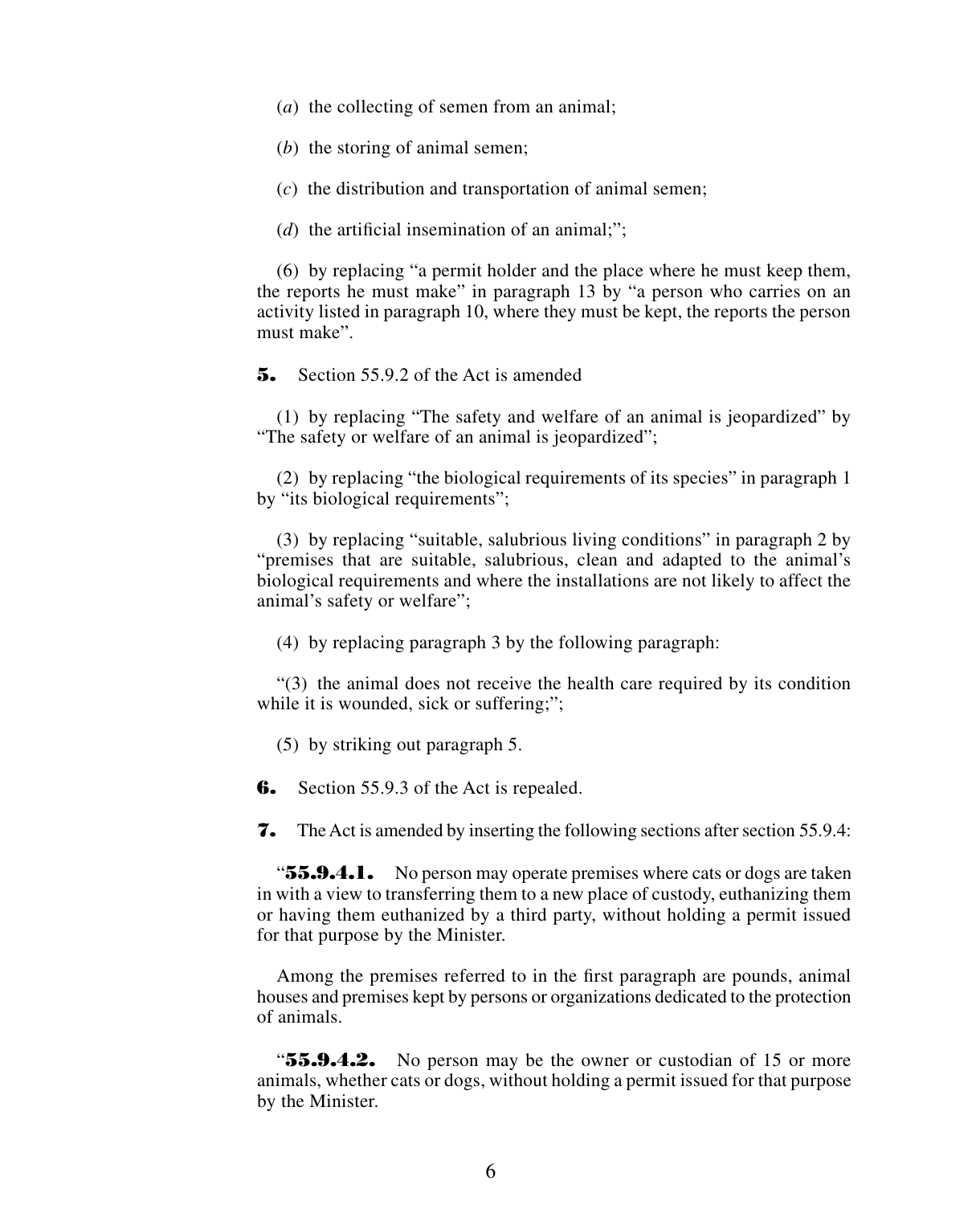For the purposes of the first paragraph, kittens or pups less than six months old born to a female kept on the same premises are excluded from the calculation of the number of cats or dogs.

Holders of the permit provided for in section 55.9.4.1 are not subject to the first paragraph of this section.

**"55.9.4.3.** Any permit referred to in this division must be displayed in the place of custody of the cats or dogs where it may be easily examined by the public."

**8.** Section 55.9.5 of the Act is amended

(1) by striking out "of the Court of Québec or a municipal court" in the third paragraph;

(2) by replacing "the safety and welfare" in the third paragraph by "the safety or welfare".

9. Section 55.9.6 of the Act is amended

(1) by replacing the first paragraph by the following paragraph:

"55.9.6. Where in the Minister's opinion there is an immediate danger to the safety or welfare of an animal, the Minister may order, for a period not exceeding 60 days, the owner or custodian of the animal:

(1) to cease the owner's or the custodian's custody or certain related activities;

(2) to exercise custody or carry on certain related activities according to the conditions the Minister determines.";

(2) by replacing "served on" and "the day on which it is served" in the second paragraph by "notified to" and "its date of notification", respectively;

(3) by replacing "within two years" in the third paragraph by "within three years";

(4) by replacing "the owner or custodian from keeping animals for the purpose of sale or breeding or limiting the number of animals he may keep for that purpose, for a period not exceeding two years" in the third paragraph by "the owner or custodian from owning or having the custody of animals or limiting the number of animals they may own or have custody of, for a period the Court deems appropriate".

**10.** Section 55.9.7 of the Act is amended

(1) by replacing the first paragraph by the following paragraph: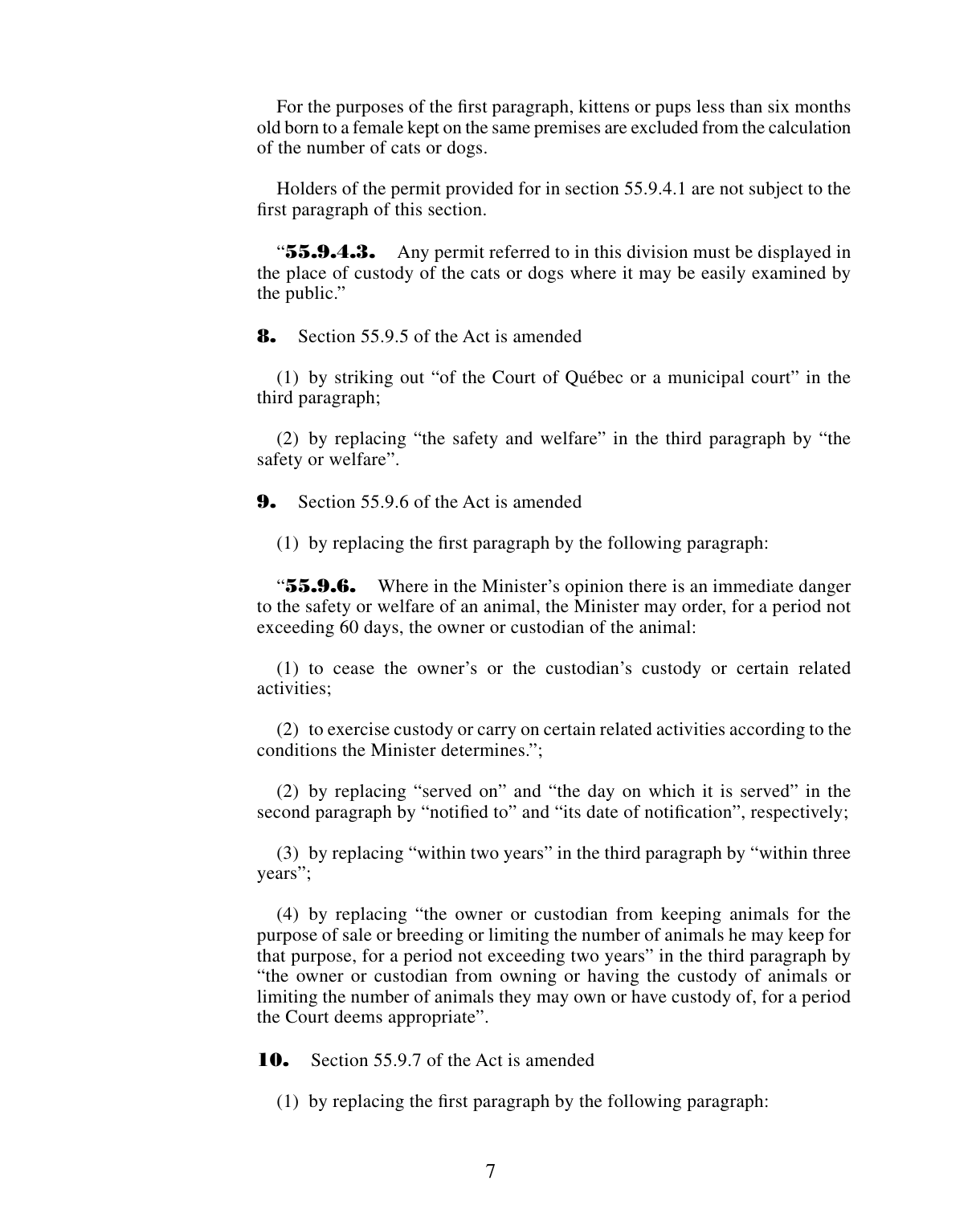**"55.9.7.** An inspector who has reasonable grounds to believe that an animal is suffering significantly may, in the performance of his duties, whether or not seizure has taken place, confiscate the animal so that it may be destroyed and its carcass disposed of, if the inspector has obtained the authorization of the animal's owner or custodian. Failing such authorization, the inspector may confiscate the animal so that it may be destroyed and its carcass disposed of; the inspector must first obtain the opinion of a veterinary surgeon, unless no veterinary surgeon is readily available and it is urgent that the animal's suffering be stopped.";

(2) by adding the following paragraph at the end:

"The disposal of a carcass referred to in the first or second paragraph may be preceded by an autopsy."

11. Section 55.9.8 of the Act is amended by adding the following paragraphs at the end:

"The seized animal may be kept at the place of seizure if the owner or occupant of the premises agrees to it in writing, according to the terms agreed to by the parties. If the owner or occupant of the premises does not agree to such custody or fails to respect the terms attached to it, the seizor may apply to a judge for authorization to keep the seized animal on site, according to the terms and conditions that the judge deems appropriate.

In the case of an emergency, the seizor may, before obtaining authorization from a judge, establish interim custody measures to ensure the safety and welfare of the animal."

12. Section 55.9.11 of the Act is amended

(1) by striking out "of the Court of Québec or a municipal court" in the first paragraph;

(2) by inserting "donated," after "He may order that the animal be returned to the person from whom it was seized, that it be kept under seizure until a final judgment, or that it be" in the third paragraph;

(3) by replacing both occurrences of "expenses incurred for the animal's keep" in the third paragraph by "expenses incurred as a result of the seizure, including expenses for treatment, medication, transportation and veterinary services".

13. Section 55.9.12 of the Act is amended

(1) by striking out "of the Court of Québec or a municipal court" in the first paragraph;

(2) by replacing the third paragraph by the following paragraph: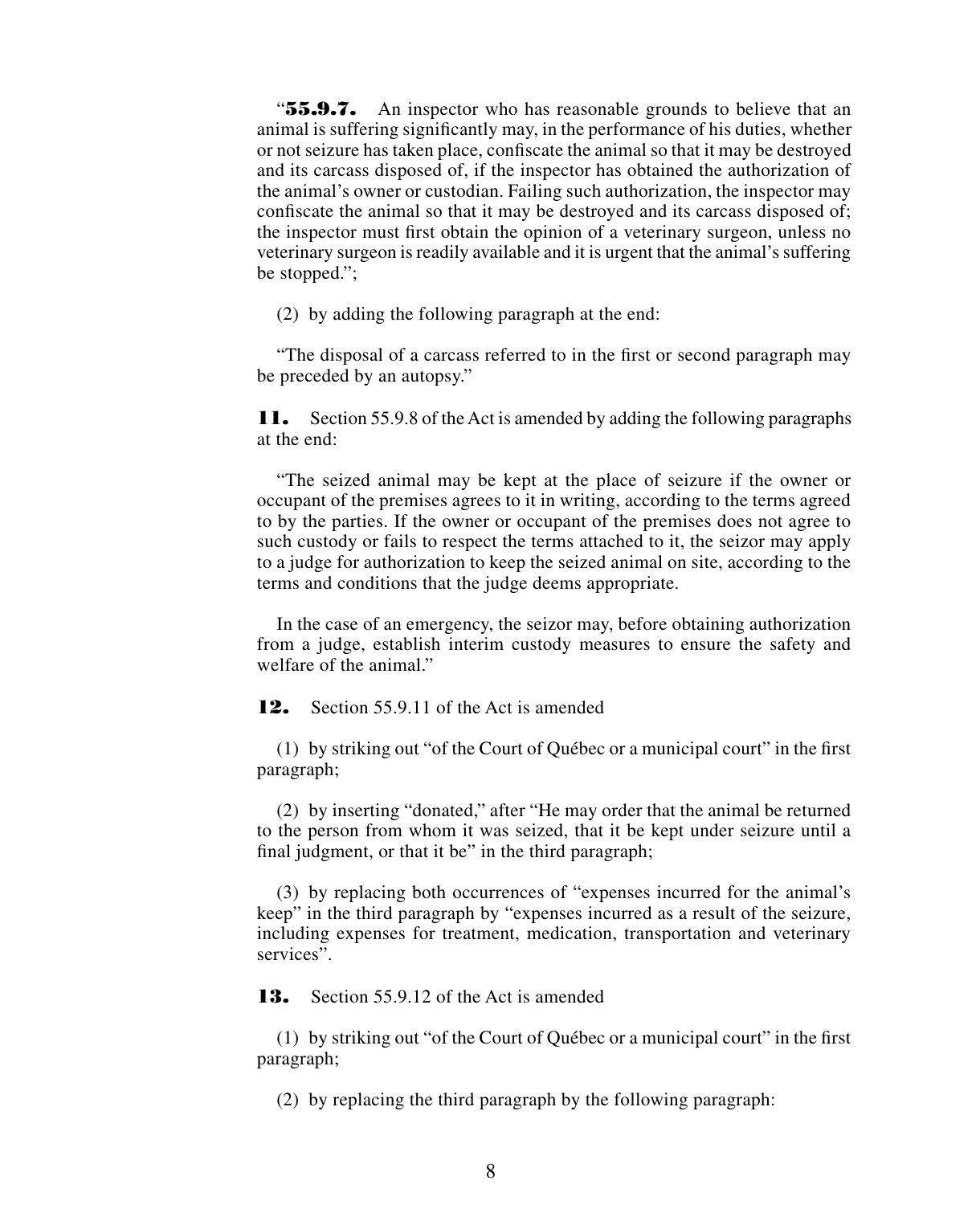"The judge shall grant the application if of the opinion that the safety and welfare of the animal will not be jeopardized, and on payment of the expenses resulting from the seizure, including expenses for treatment, medication, transportation and veterinary services. However, if no proceedings are instituted, the expenses incurred as a result of the seizure are reimbursed to the owner."

14. Section 55.9.13 of the Act is amended by replacing the first paragraph by the following paragraph:

" $\mathbf{55.9.13.}$  In the event of conviction for an offence under section 55.9.2 or a regulation made under section 55.9.14.1 or 55.9.14.2, a judge may, on an application by the prosecuting party, issue an order prohibiting the person found guilty from owning animals or having the custody of animals, or limiting the number of animals the person may own or have custody of, for a period that the judge deems appropriate."

15. Section 55.9.14 of the Act is amended by replacing "Expenses incurred under this division for an animal's keep" by "Expenses incurred for an animal's keep under this division as a result of a seizure, including expenses for treatment, medication, transportation and veterinary services, as well as expenses incurred for".

16. Section 55.9.14.1 of the Act is replaced by the following section:

" $\bf{55.9.14.1.}$  The Government may, by regulation, set standards to ensure the safety or welfare of animals."

17. The Act is amended by inserting the following sections after section 55.9.14.1:

" $55.9.14.2$ . The Government may, by regulation,

(1) determine the conditions in which the owner or custodian of a cat or dog may carry on an activity involving the animal, restrict the activity or forbid certain classes of persons it determines to carry out the activity;

(2) determine the classes of permits referred to in section 55.9.4.1 or 55.9.4.2 and the conditions and restrictions attached to each;

(3) establish the conditions for the issue and renewal of the permits referred to in sections 55.9.4.1 and 55.9.4.2, the fees payable and the costs for opening a permit application file;

(4) determine the skills or qualifications required of the holder of a permit referred to in section 55.9.4.1 or 55.9.4.2 and those required of an employee assigned to the activities for which a permit is required;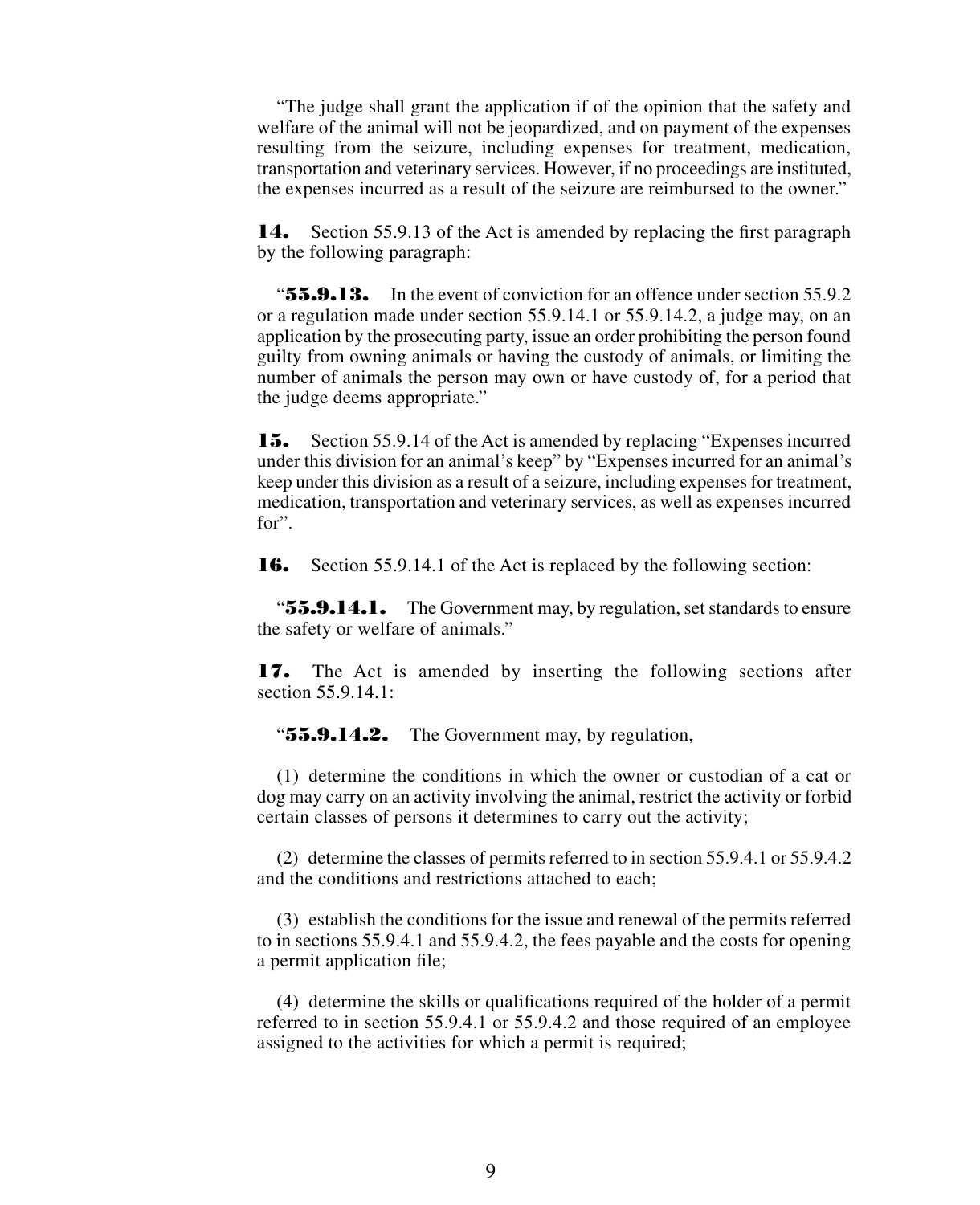(5) establish the standards applicable to the organization, to the maintenance and operation of any premises where an activity involving a cat or dog is carried on, or for which a permit referred to in section 55.9.4.1 or 55.9.4.2 is required;

(6) determine the maximum number of cats or dogs that can be kept on the premises, in particular, according to their species or race, the type of activity carried on by the owner or custodian of a cat or dog or the type of premises in which they are kept, including pounds, animal houses and premises kept by persons or organizations dedicated to the protection of animals;

(7) determine the maximum number of cats or dogs that can be kept by a single natural person;

(8) determine the protocols and registers that the owner or custodian of a cat or dog must observe or keep, what each must contain, where they must be kept, the reports the owner or custodian must file with the Minister, the information that must be reported and the frequency of the reporting;

(9) determine preventive measures for cats or dogs, in particular, vaccination, sterilization, isolation or quarantine, and foresee methods, procedures and conditions applicable to those measures;

(10) determine the standards for euthanizing cats and dogs and regulate or prohibit certain methods, procedures and conditions;

(11) foresee any other measure intended to ensure the safety or welfare of cats or dogs, in addition to those provided for by a regulation made under section 55.9.14.1; the measures may vary according to species or race, the type of activity carried on by the owner or custodian or the type of premises on which the animals are kept.

"55.9.14.3. The Government may, by regulation, exempt from the application of all or part of this division or the regulations, according to the conditions it sets, any person, animal race or species, type of activity, establishment or geographical region that it determines."

**18.** The Act is amended by inserting the following sections after section 55.9.16:

" $\bf{55.9.16.1.}$  For the purpose of better reconciling the safety and welfare requirements of dogs with the activities carried on by Native people in certain regions and the cultural, climatic and geographical realities of those regions, the Government is authorized to enter into an agreement with a first nation represented by all the band councils of the communities comprising that nation, with a Native community represented by its band council or by the council of a northern village, with a group of communities so represented or, in the absence of such councils, with any other Native group on any subject covered by this division or the regulations.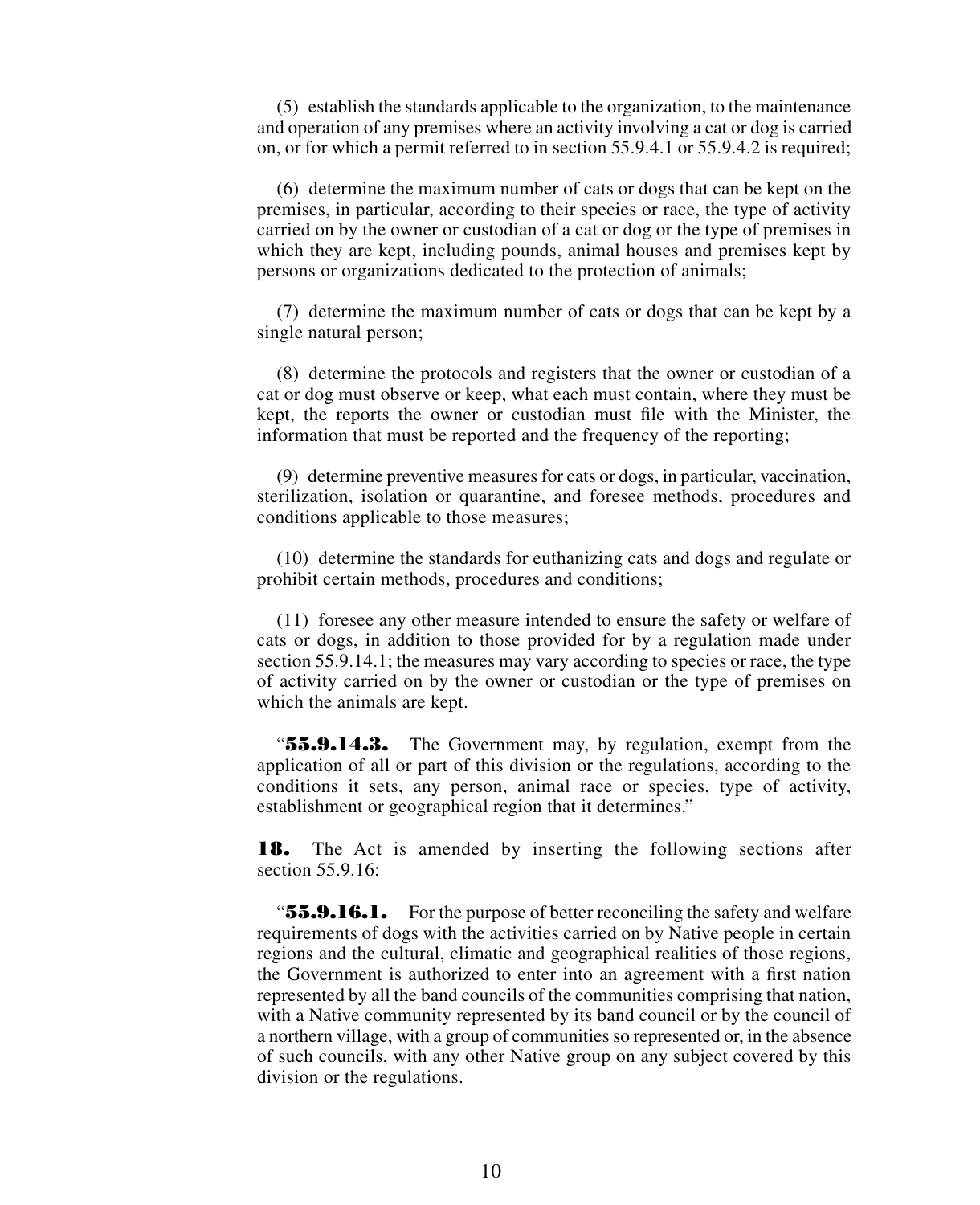The provisions of such an agreement take precedence over the provisions of this division and the regulations. However, any person covered by an agreement is only exempt from the application of the provisions of this division or the regulations that are inconsistent with the agreement to the extent that the person respects the agreement.

An agreement entered into under this section is tabled in the National Assembly within 15 days of its signature or, if the Assembly is not sitting, within 15 days of resumption. In addition, it is published in the *Gazette officielle du Québec*.

" $\mathbf{55.9.16.2.}$  For the purposes of this division, "judge" means

- (1) a judge of the Court of Québec;
- (2) a judge of a municipal court;
- (3) a presiding justice of the peace."

19. Section 55.10 of the Act is amended by inserting "record or" at the beginning of paragraph 4.

**20.** Section 55.13 of the Act is amended by adding the following paragraph at the end:

"A person to whom a seized animal has been entrusted under section 55.9.8 cannot be prosecuted by the person from whom it was seized for acts done in good faith within the framework of the mandate of the person caring for the seized animal."

21. The Act is amended by inserting the following section after section 55.25:

"**55.25.1.** For the purposes of this division, "judge" means

- (1) a judge of the Court of Québec;
- (2) a judge of a municipal court;
- (3) a presiding justice of the peace."

**22.** Section 55.31 of the Act is amended by adding the following paragraph after paragraph 3:

"(4) if he repeatedly fails to comply with this Act or the regulations."

**23.** Section 55.43.1 of the Act is replaced by the following sections:

**"55.43.1.** The owner or custodian of an animal who compromises the animal's safety or welfare in a manner described in paragraph 1, 2 or 3 of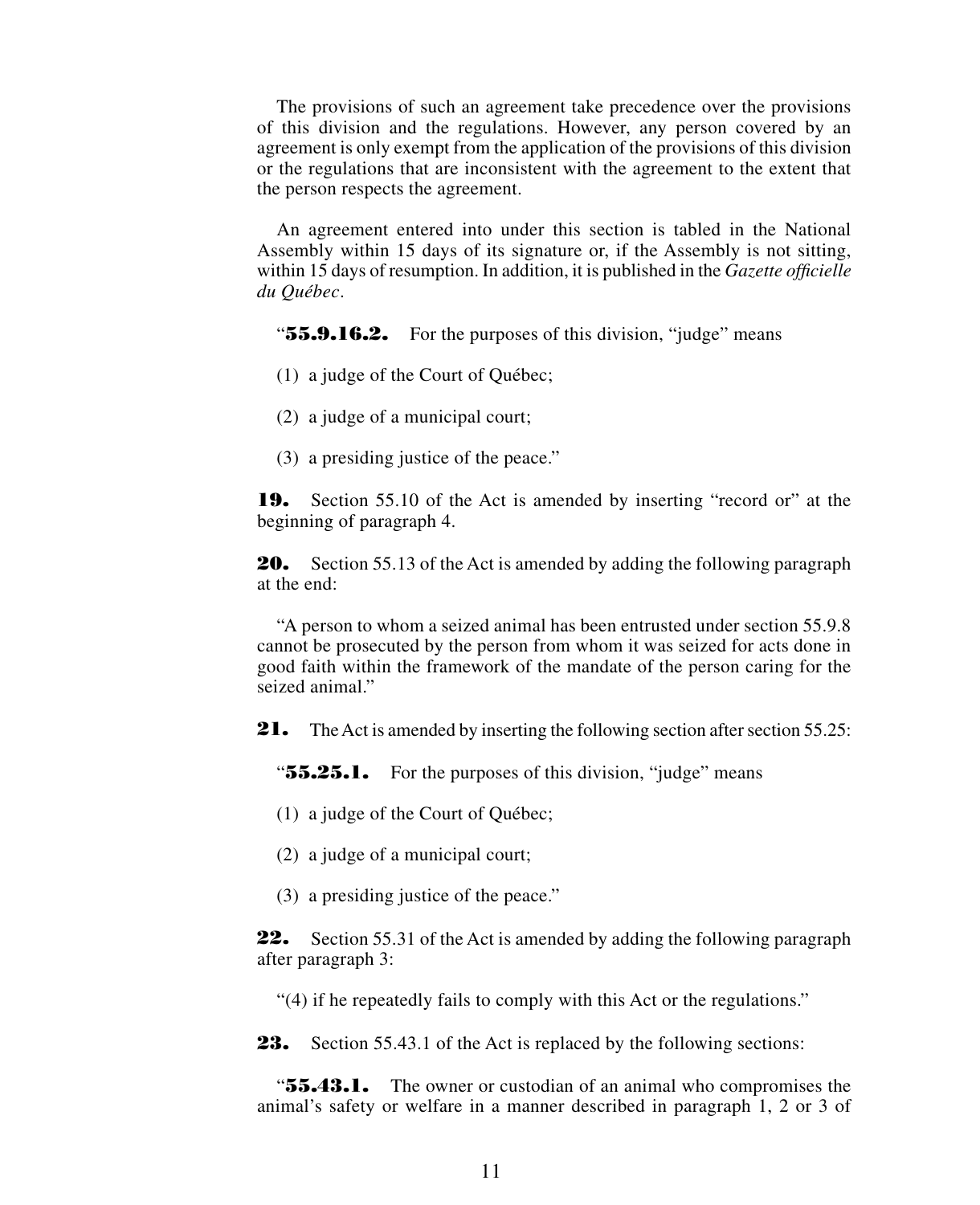section 55.9.2 is liable to a fine of \$600 to \$12,000 and, in the case of a subsequent conviction, to a fine of \$1,800 to \$36,000.

The owner or custodian of an animal who compromises the animal's safety or welfare in a manner described in paragraph 4 of section 55.9.2 is liable to a fine of \$2,000 to \$25,000 and, in the case of a subsequent conviction, to a fine of \$6,000 to \$75,000.

" $\textbf{55.43.1.1.}$  Every person who contravenes section 55.9.4.1, 55.9.4.2 or 55.9.4.3 is liable to a fine of \$600 to \$12,000 and, in the case of a subsequent conviction, to a fine of \$1,800 to \$36,000.

" $\mathbf{55.43.1.2.}$  The owner or custodian of an animal who contravenes an order made under section 55.9.6 is liable to a fine of \$2,000 to \$25,000 and, in the case of a subsequent conviction, to a fine of \$6,000 to \$75,000.

"55.43.1.3. Every person who contravenes a regulation made under section 55.9.14.1, 55.9.14.2 or 55.9.14.3 is liable to a fine of \$600 to \$12,000 and, in the case of a subsequent conviction, to a fine of \$1,800 to \$36,000.

" $\mathbf{55.43.1.4.}$  For the purposes of sections 55.43.1 to 55.43.1.3, the court takes the following factors in particular into account in determining the amount of the fine:

(1) the condition of the animal;

(2) the state of the premises or the vehicle in which the animal was kept or transported;

(3) the benefits or income the contravener received as a result of carrying on activities involving the animal; and

(4) the number of animals involved."

24. Section 55.45.1 of the Act is amended by replacing "under section 55.43.1" in the first paragraph by "under sections 55.43.1 to 55.43.1.3".

**25.** The Act is amended by adding section 56.0.1:

**"56.0.1.** No later than 15 June 2015 and every five years after that, the Minister must report to the Government on the enforcement of Divisions IV.1.1 and IV.2, Division IV.3 as regards the permits referred to in sections 55.9.4.1 and 55.9.4.2 and sections 55.43.1 to 55.43.1.4 of Division IV.4.

The report must be tabled by the Minister in the National Assembly within 30 days or, if the Assembly is not sitting, within 30 days of resumption. The competent committee of the National Assembly examines the report.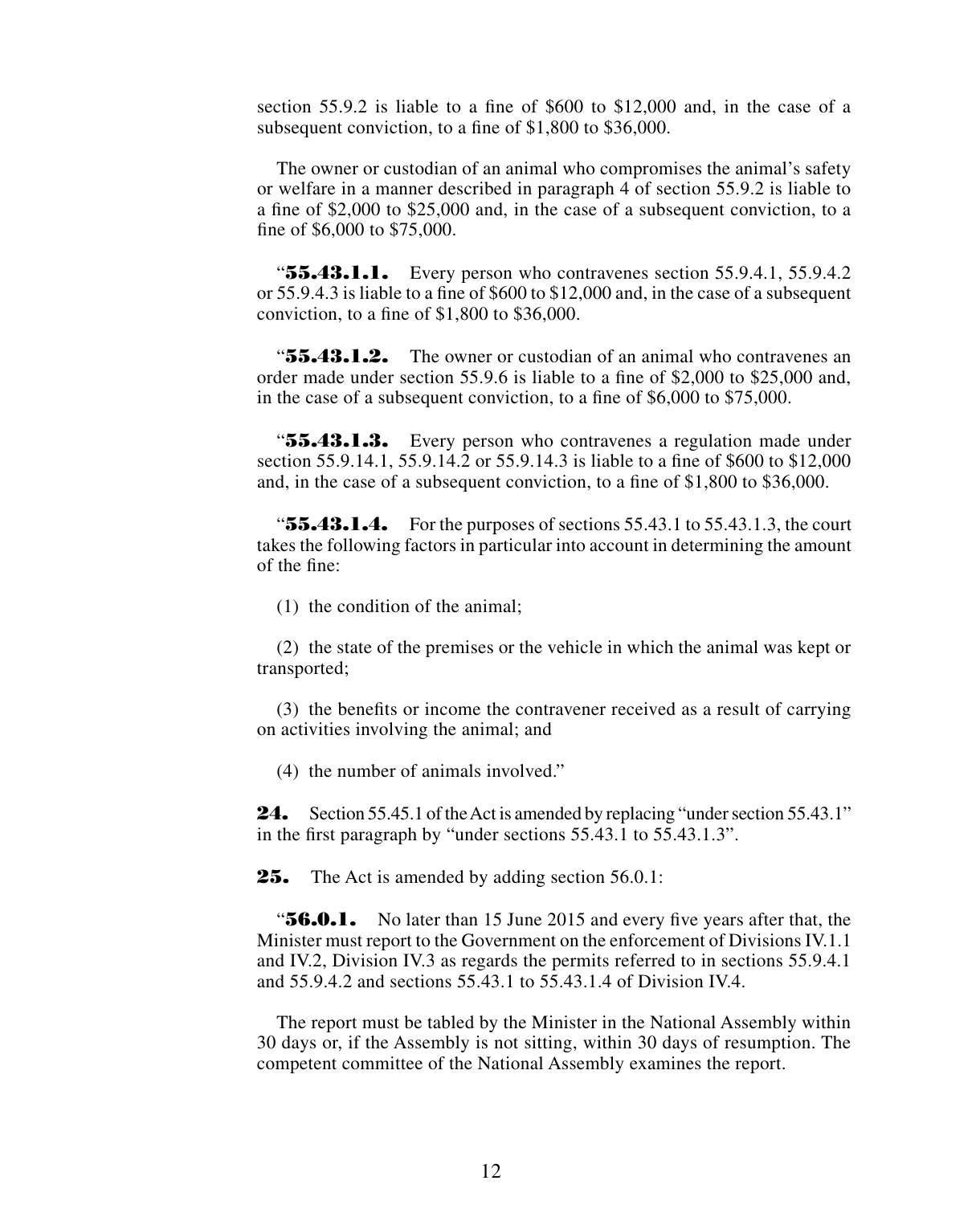The report deals in particular with the advisability of amending the legislative provisions of the divisions referred to in the first paragraph."

#### TRANSITIONAL AND FINAL PROVISIONS

26. A person who, on the date of coming into force of section 7, is required to hold a permit under section 55.9.4.1 or 55.9.4.2 of the Animal Health Protection Act (R.S.Q., chapter P-42), enacted by section 7, must apply for the permit with the Minister of Agriculture, Fisheries and Food within four months after the coming into force of that section.

As of the coming into force of section 7, the person is deemed to hold such a permit until the first of the following dates:

- (1) the date the Minister issues the permit requested;
- (2) the date the Minister refuses to issue the permit requested; and

(3) the date the four-month period expires, provided no permit application is received by the Minister during that time.

27. This Act comes into force on 15 June 2012, except section 7, which comes into force on the date of coming into force of the first regulation made under paragraph 3 of section 55.9.14.2 of the Animal Health Protection Act, enacted by section 17.